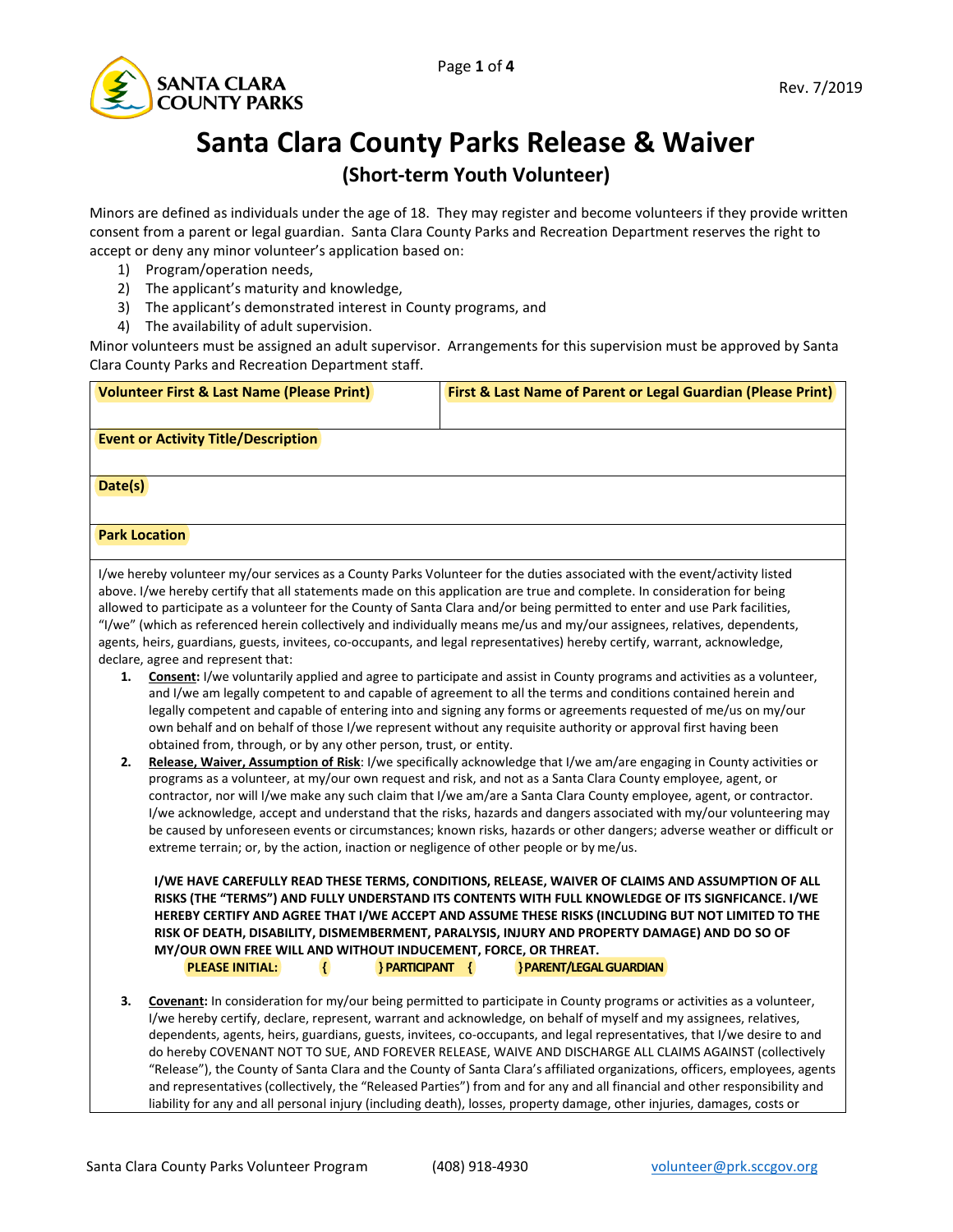

expenses (the "Claims") I/we or others may or do incur or suffer as a result of my/our involvement in any County programs or activities as a volunteer, even when resulting from the negligence, actions, or inactions of the County of Santa Clara, or any of the Released Parties. This Release does not apply to Claims that are directly caused by the sole gross negligence or willful misconduct of the County of Santa Clara or directly caused by the sole gross negligence or willful misconduct of any of the Released Parties.

- **4. Waiver of Section 1542:** I/we fully understand, accept and acknowledge that I/we may have rights under California Civil Code § 1542 which reads as follows:
	- A general release does not extend to claims that the creditor or releasing party does not know or suspect to exist in his or her favor at the time of executing the release and that, if known by him or her, would have materially affected his or her settlement with the debtor or released party.

**I/we certify, declare, represent, acknowledge, and agree that I/we expressly waive any and all rights conferred under Civil Code section 1542, as well as any similar law of any local, state, or territory of the United States. PLEASE INITIAL: { } PARTICIPANT { }PARENT/LEGAL GUARDIAN**

- **5. Indemnity**: Excluding any Liabilities that are directly caused by the sole gross negligence or willful misconduct of County of Santa Clara or any of the Released Parties, I/we shall indemnify, defend, save and hold harmless County of Santa Clara and each of the Released Parties from, for, and against any and all Claims, causes of action, risks, lawsuits, losses, allegations, injuries, illness, death, damages and liabilities (including but not limited to litigation costs and attorneys' fees) (collectively, the "Liabilities") occasioned by, relating to, or resulting from, wholly or in part, directly or indirectly my acts or omissions, and/or the acts or omissions of my assignees, relatives, dependents, agents, heirs, guardians, guests, invitees, co-occupants, legal representatives, or other persons.
- **6. Binding Effect**: It is understood and agreed that the Terms are binding on me/us and my/our assignees, relatives, dependents, agents, heirs, guardians, guests, invitees, co-occupants, and legal representatives and are intended to be as broad and inclusive as is permitted by the laws of the State of California and that if any portion of these Terms are held invalid, I/we agree, accept and understand that the balance shall, notwithstanding, continue in full legal force and effect.
- **7. Complete Understanding**: I/we certify, affirm and acknowledge that, under penalty of perjury, I/we have read, understand and agree to be bound by these terms and conditions.
- **8. Relationship:** Nothing I/we do as a volunteer shall be deemed or construed to render, nor does it render, the County of Santa Clara and me/us as joint ventures, representatives, partners, agents, a joint enterprise, employer-employee, landlord-tenant, or lender-borrower. I/we will not under any circumstances represent or hold myself/ourselves out as an employee, agent, or representative of the County of Santa Clara.
- **9. Criminal History, Health:** I/we have no criminal convictions, am/are not currently under indictment or prosecution for any offense and am/are not wanted for questioning or arrest by any law enforcement or government agency; and, I am/we are of sufficient physical and mental condition to engage in the activities and programs requested of me/us as a volunteer. I/we hereby consent to and authorize the administration of all emergency medical treatment deemed necessary by County staff, or its agents and general medical services rendered, or assisted by County staff for the person(s) named in this instrument.
- **10. Background Check:** I/we hereby authorize representatives of Santa Clara County or its agents to perform a background check on me/us.
- **11. Consequences of not providing all or any part of the requested information**: I/we understand that placement as a County Park Volunteer will not occur if I/we do not provide all or any part of the information specified herein.
- **12. Disclosure of All Health Conditions**: I/we have disclosed all potential health and physical conditions that have the potential to impact my/our ability to perform the volunteer services and will disclose any new potential health and physical conditions that have the potential to impact my/our ability to perform prior to engaging in any volunteer services. I/we will refrain from performing such volunteer activities if there is the potential that it might impact my/our health or physical condition.
- **13. No Harassment; No Discrimination**: The County of Santa Clara has a zero-tolerance policy with regard to harassment and discrimination in the workplace. Employees, volunteers, vendors, visitors and others are protected from and shall refrain from engaging in sexual harassment, harassment and retaliation of any kind, and discrimination related to civil rights protections. I/we acknowledge, agree, and understand that I/we shall abide by the standards set forth in these Terms; local, state, and federal laws; and, County policies relating to sexual harassment, harassment, and discrimination. For more information regarding the County's policies please refer to the policies on Sexual Harassment, the County Policy against Discrimination, Harassment and Retaliation, or visit the Equal Opportunity Division website at <https://www.sccgov.org/sites/eod/Pages/home.aspx> or call them directly at (408) 299-5865.
- **14. Policies and Regulations**: I/we agree to comply with all the Terms, and all County policies, regulations, directives, and instructions, and to conduct myself/ourselves in a professional manner, consistent with the same standards as established for County employees.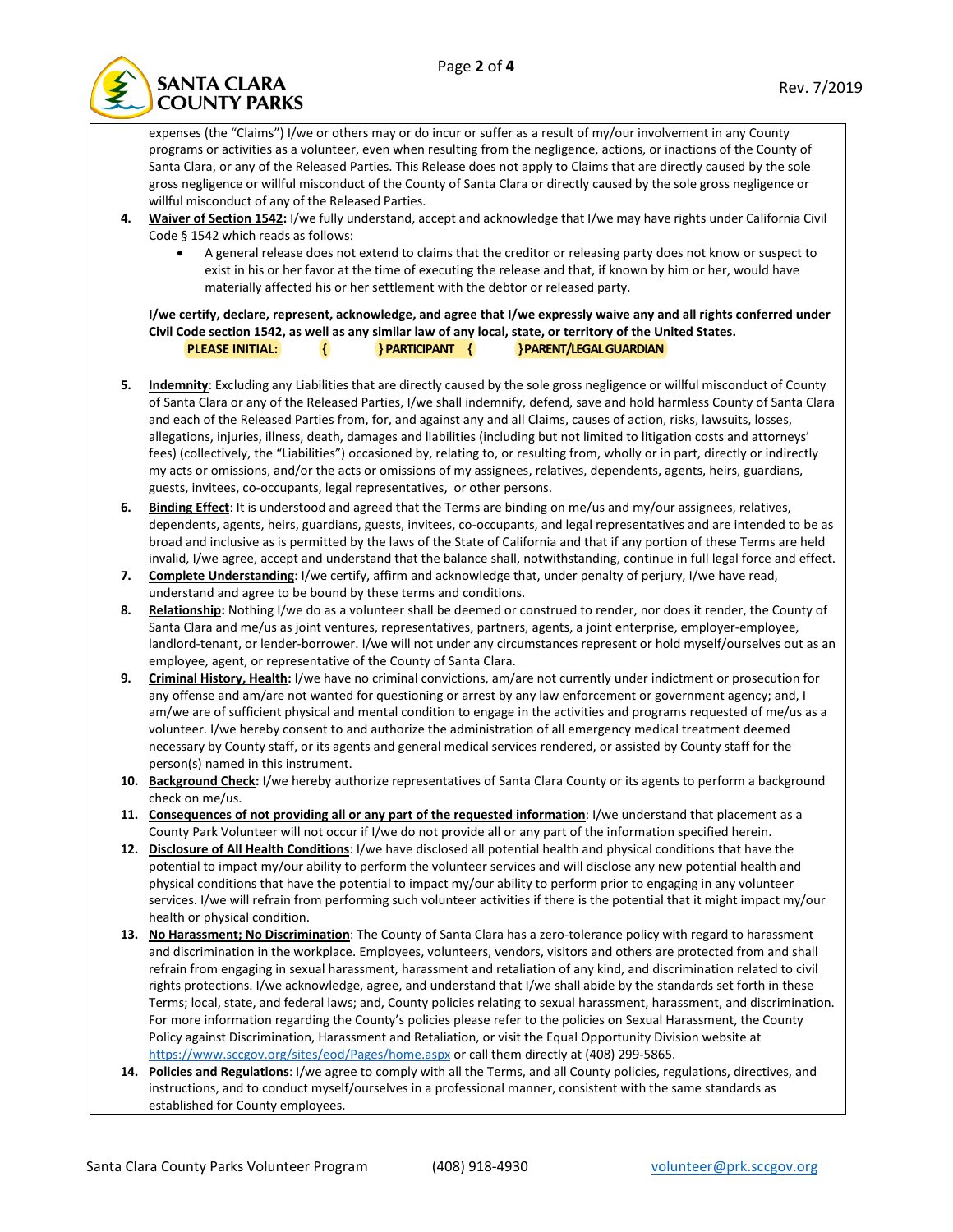

- **15. No Compensation**: I/we understand that I/we will not be compensated for any work performed as a volunteer, other than for reimbursement of pre-approved necessary and allowable expenses authorized in accordance with County rules and procedures.
- **16. Rights, Titles, and Interest**: I/we understand and agree that all rights, title and interest, including copyright, in and to any and all materials, documents, creative work, art, photographs, data, programming and other information, created by me/us as volunteer(s) belong to the County upon creation and shall continue in the County's exclusive ownership in perpetuity.
- **17. Worker's Compensation**: I/we understand and acknowledge that the County does not provide insurance coverage or worker's compensation for the volunteer activities encompassed by this agreement. As a volunteer, I/we will not be eligible for workers compensation benefits. In the event I am/we are injured while performing authorized volunteer duties, I/we understand that I/we may be eligible for limited medical cost reimbursement provided by the County up to a limit of \$5,000 if I/we do not have sufficient insurance to cover medical costs for treatment of such an injury.
- **18. Photographic Release**: I/we grant to Santa Clara County the perpetual, unlimited, royalty-free, non-revocable right to use any and all photographic, digital, and electronic images and video or audio recordings of me/my child that are made by Santa Clara County or its representatives during my/my child's service with Santa Clara County, including royalties, proceeds, or other benefits from use of the photographs or recordings.
- **19. Waste:** I/we will conduct any and all activities so as to avoid and prevent waste, nuisance, or unreasonable annoyance to the County of Santa Clara, to County property, to other park visitors or users, or to neighboring properties.
- **20. No Alcohol; No Smoking:** I/we understand and accept that the sale, distribution, promotion, advertising, or use of any type of alcohol is strictly prohibited and I/we will comply with this standard while in, on, or around County property or facilities. I/we will not smoke on, in, or around County property or facilities.
- **21. Obey All Laws; Professionalism:** I/we will obey all laws at all times, including but not limited to County ordinances, policies, procedures, and guidelines, and all other local, state, and federal laws. I/we will at all times conduct myself/ourselves in a professional, courteous, and respectful manner.
- **22. Jurisdiction; Venue:** I/we acknowledge and agree that these Terms shall be construed and enforced in accordance with the laws of the State of California and proper venue for legal action regarding these Terms or any of my/our volunteer activities or services shall be in the County of Santa Clara, State of California.
- **23. VOLUNTEER CLEARANCE VERIFICATION AND COMPLIANCE WITH THE CHILD ABUSE AND NEGLECT REPORTING ACT:**  I/we understand and acknowledge that my/our activities may involve interaction with or occur in or around minors or other vulnerable populations and as such I/we acknowledge, agree and accept that at any time deemed appropriate by the County of Santa Clara, I/we may be asked to leave County property or facilities, in which case I/we will fully comply and do so promptly. I/we represent, warrant, acknowledge, covenant and agree to comply with all of the following:
	- If a volunteer provides services involving minors, works with minors, or has supervisory or disciplinary authority over minors, then County will conduct a criminal background check of the volunteer through the database of the California Department of Justice, as well as an FBI criminal database background check.
	- All such volunteers shall also comply with the provisions of the Child Abuse and Neglect Reporting Act, California Penal Code Section 11164 et. seq. Additionally, as a volunteer I/we certify under penalty of perjury, to comply with all of the following:
		- o I/we shall not at any time be in any position with supervisory or disciplinary authority over minors, if I/we have been convicted of any offense identified in California Public Resources Code Section 5164
		- o If I/we have any supervisory or disciplinary authority over a minor or minors, I/we am at least 18 years of age or older.
		- o If I/we have supervisory or disciplinary authority over a minor or minors, before starting any such work or activity, I/we shall (1) first complete and pass an appropriate background check, including fingerprints and (2) actively seek and obtain annual updates on these requirements, including the obligation to report suspected child abuse.
		- o If I/we may have contact with children or may provide food concessionaire services or other licensed concessionaire services, I/we shall first comply with the TB testing requirements set forth in Section 5163 of the California Public Resources Code and shall provide the County evidence verifying that I/we have a negative TB skin test reading less than 2 (two) years old (if newly hired) or within 4 (four) years (if current volunteer) of the start of volunteer services or activities, and every 4 years thereafter. If I/we have a positive TB skin test reading, I/we will obtain a physician's medical clearance prior to providing volunteer services or activities. County will keep on file each "Certificate" of clearance for the persons described above. "Certificate" means a document signed by a licensed examining physician and surgeon or a notice from a public health agency or unit of the tuberculosis association which indicates freedom from active tuberculosis.